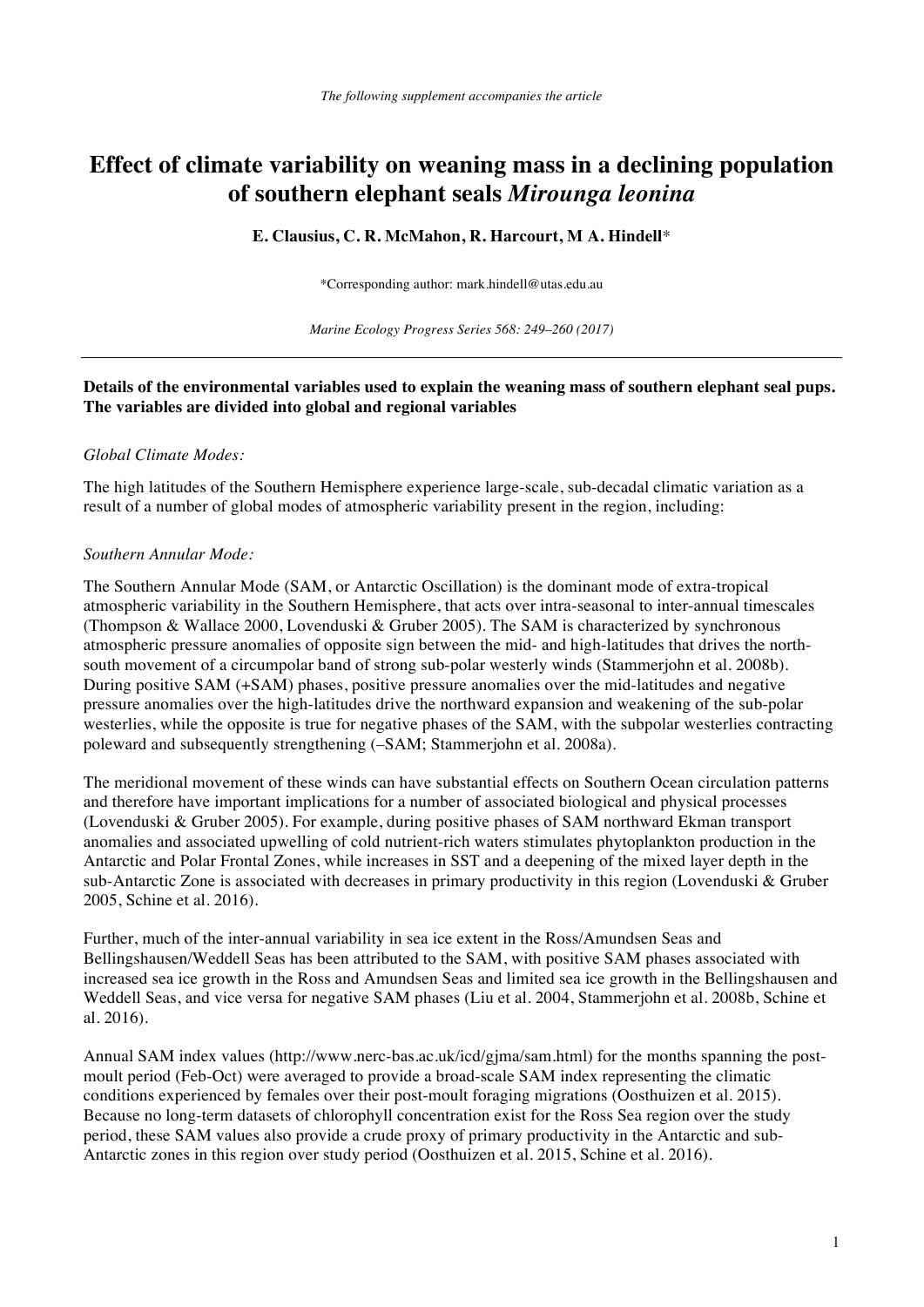## *El-Nino – Southern Oscillation (ENSO)*

Despite having tropical origins, the El-Nino – Southern Oscillation (ENSO) has a profound influence on the weather and oceanic conditions of the high latitudes of the Southern Hemisphere (Turner 2004, Schine et al. 2016). In the Ross Sea, atmospheric forcing by ENSO is associated with significant variations in sea-ice dynamics and productivity between the shelf and off-shelf regions; during cold phases of ENSO (La Nina), sea surface temperature, open water days and net primary productivity increase on the shelf and decrease off the shelf, while the opposite is true of warm ENSO phases (El Nino) (Schine et al. 2016).

The Southern Oscillation Index (SOI), defined as the twice-normalized difference in surface pressure between Tahiti and Darwin, Australia (Turner 2004), was used to determine the occurrence and strength of El Nino and La Nina events, with sustained positive SOI values above +7 indicating the occurrence of a La Nina event, while sustained negative values below -7 indicate an El Nino event

(http://www.bom.gov.au/climate/glossary/soi.html). As with the SAM, SOI values for the post-moult months were averaged to provide a mean SOI value representing conditions over the post-moult period.

## *Regional Environmental Variation:*

The following regional environmental variables (i.e. within the core foraging areas) were included as extrinsic covariates based on an *a priori* understanding of the influence that these variables have on oceanic and biological features likely to be important to the foraging success of Macquarie Island breeding females:

# *Sea Surface Temperature (SST)*

Mean SST ( $\degree$ C) within the core foraging areas was extracted from the NOAA 1/4 $\degree$  daily Optimum Interpolation Sea Surface Temperature (or daily OISST; https://www.ncdc.noaa.gov/oisst) and was included as an extrinsic covariate to determine whether inter-annual variations in SST in the foraging region influenced maternal foraging success and therefore the mass of a female's pup at weaning.

# *Sea Surface Temperature gradient (SSTg)*

Sea surface temperature gradient (SSTg) was estimated from SST, by calculating the maximum rate of change across a 3 x 3 cell grid surrounding each individual cell, using the *terrain* function in *raster.* SSTg was used to indicate the presence of fronts and the convergence of local water masses within the core foraging areas. The Antarctic Circumpolar Current (ACC) has three major circumpolar fronts characterized by steep meridional gradients in SST, salinity, current speed, density and sea surface height (Bost et al. 2009, Sokolov & Rintoul 2009a). These fronts are: (1) the Subtropical Front (STF) that delimits the northern boundary of the ACC and separates warm, salty subtropical waters to the north from the cold, fresh sub-Antarctic waters to the south, (2) the Sub-Antarctic Front (SAF), and (3) the Polar Front that divides the sub-Antarctic from the Antarctic and marks the subduction of cold Antarctic Surface Waters beneath warmer sub-Antarctic waters (Sokolov & Rintoul 2002, 2009a, Sokolov & Rintoul 2009b). These fronts are often associated with aggregations of apex predators, such as seabirds and whales, due to high concentrations of prey as a result of (a) increased primary production at the front, and/or (b) because of the passive transport of prey to the front by convergent processes (Bost et al. 2009). SST gradient (SSTg; calculated from SST) therefore allowed us to quantify the influence of oceanic fronts on elephant seal weaning mass.

#### *Sea Surface Height anomaly (SSHa)*

The annual average sea surface height anomaly (SSHa; mm) was extracted for the spatial context from AVISO (http://www.aviso.altimetry.fr/en/data/products/sea-surface-height-products.html) and represented the discrimination of water masses and fronts. SSH anomalies are also indicative of eddy activity, with positive anomalies indicating the presence of upwelling, cold-core cyclonic eddies, while negative anomalies suggest the presence of down-welling, warm-core anti-cyclonic eddies (Bailleul et al. 2010)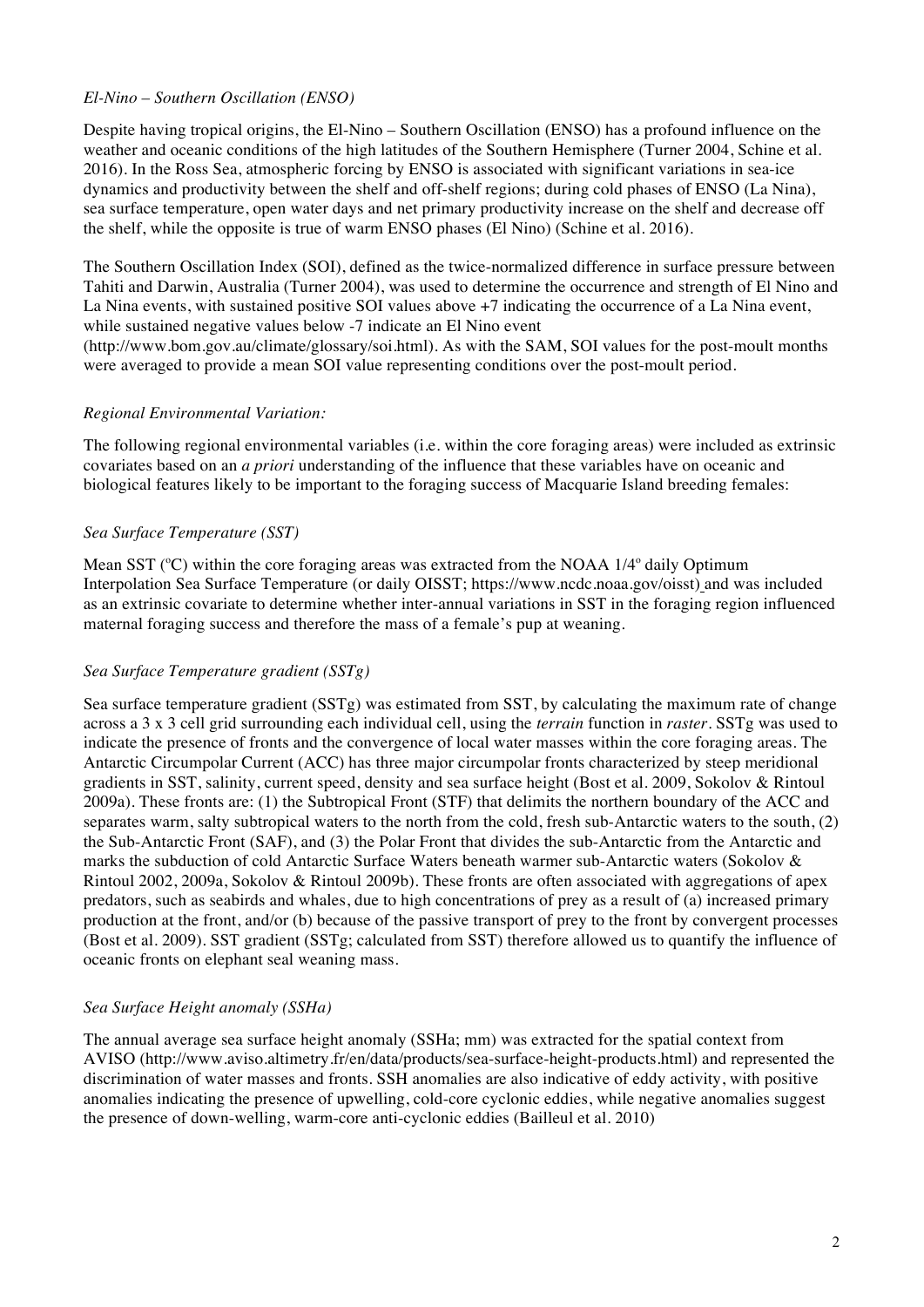## *Sea Surface Height anomaly variance (SSHv)*

The annual average variance in SSHa (mm) was calculated from weekly SSHa values for each grid cell and was included as an index of eddy activity, with high SSHa variance associated with persistent meso-scale eddy activity. Measuring eddy activity is useful because eddies are thought to be oases of biological productivity in the open ocean due to relatively high productivity and prey concentrations particularly within upwelling cyclonic eddies (Davis et al. 2002, Strass et al. 2002).

# *Wind Strength (wind)*

The turbulent mixing of the upper ocean by wind is an important determinant of the depth of the mixed layer depth (MLD; Kara et al. 2003) and has significant and complex implications for primary productivity through alterations in nutrient and zooplankton concentrations and the availability of light (Boyd et al. 2008). Wind strength data was sourced for each year from NCEP/DOE AMIP-II

(http://www.cpc.ncep.noaa.gov/products/wesley/reanalysis2/kana/reanl2-1.htm).

## *Surface Currents (Sc):*

AVISO ocean current data (m/s; http://www.aviso.altimetry.fr/en/home.html) was extracted for the spatial domain to determine the effect of surface current strength on southern elephant seal foraging success and offspring weaning mass.

## *Sea Ice Concentration (ice-c)*

We used mean sea ice concentration sourced from Nimbus-7 SMMR and DMSP SSM/I-SSMIS Passive Microwave Data (version 1; Cavalieri et al. 1996, updated yearly.) to determine whether ice coverage in the core foraging areas of adult females affects the size of their pups at weaning. Sea ice concentration was expressed as the percentage  $(\%)$  of ocean covered by ice within each grid cell.

# *Sea Ice Extent (ice-e)*

To quantify how sea ice extent affects the weaning mass of Macquarie Island seals, we used the median northerly sea ice extent in August (expressed as latitudinal degrees) for each year for the area between  $120^{\circ}$  to 230°W and 40° to 75°S. Sea ice extent data was derived using the blended optimal interpolation Version 2 Ice Extent Estimate from the integration of the daily Advanced Microwave Scanning Radiometer-EOS (AMSR-E) and Advanced Very High Resolution Radiometer (AVHRR) 0.25° global ice charts (Parkinson & Cavalieri 2012) Median sea ice extent in August was used as August has previously been identified as the month when sea ice in our study region reaches or is close to its annual maximum extent (McMahon et al. 2016).

#### *Statistical Analyses*

Linear models (LMs) were fitted to the data using the *stats* package in the statistics program R (version 3.1.1; R Core Team, 2016) to quantify how extrinsic and intrinsic covariates affect elephant seal weaning mass. After first fitting the null (intercept) model, we fitted a series of models of increasing complexity that related intrinsic covariates (i.e. *sex, m.size and l.fem*) to weaning mass. Extrinsic covariates explaining between-year variations in weaning mass (e.g. SAM, SOI, SST) were then added sequentially to the top model from the suite of models previously constructed using only the intrinsic covariates.

Given that the number of statistical units available to detect the influence of covariates on elephant seal weaning mass was the number of years of data available (i.e. 7; Grosbois et al. 2008), we restricted each model to the top model explaining intrinsic variation in weaning mass plus a single environmental (extrinsic) covariate. By keeping the ratio of covariates to statistical units low, we minimized the likelihood of detecting spurious climatic effects (i.e. Type I error; Grosbois et al. 2008). All model parameters were fitted using Maximum Likelihood (ML) estimation. Model selection was based on corrected Akaike's information criterion (AICc; Burnham et al. 2011).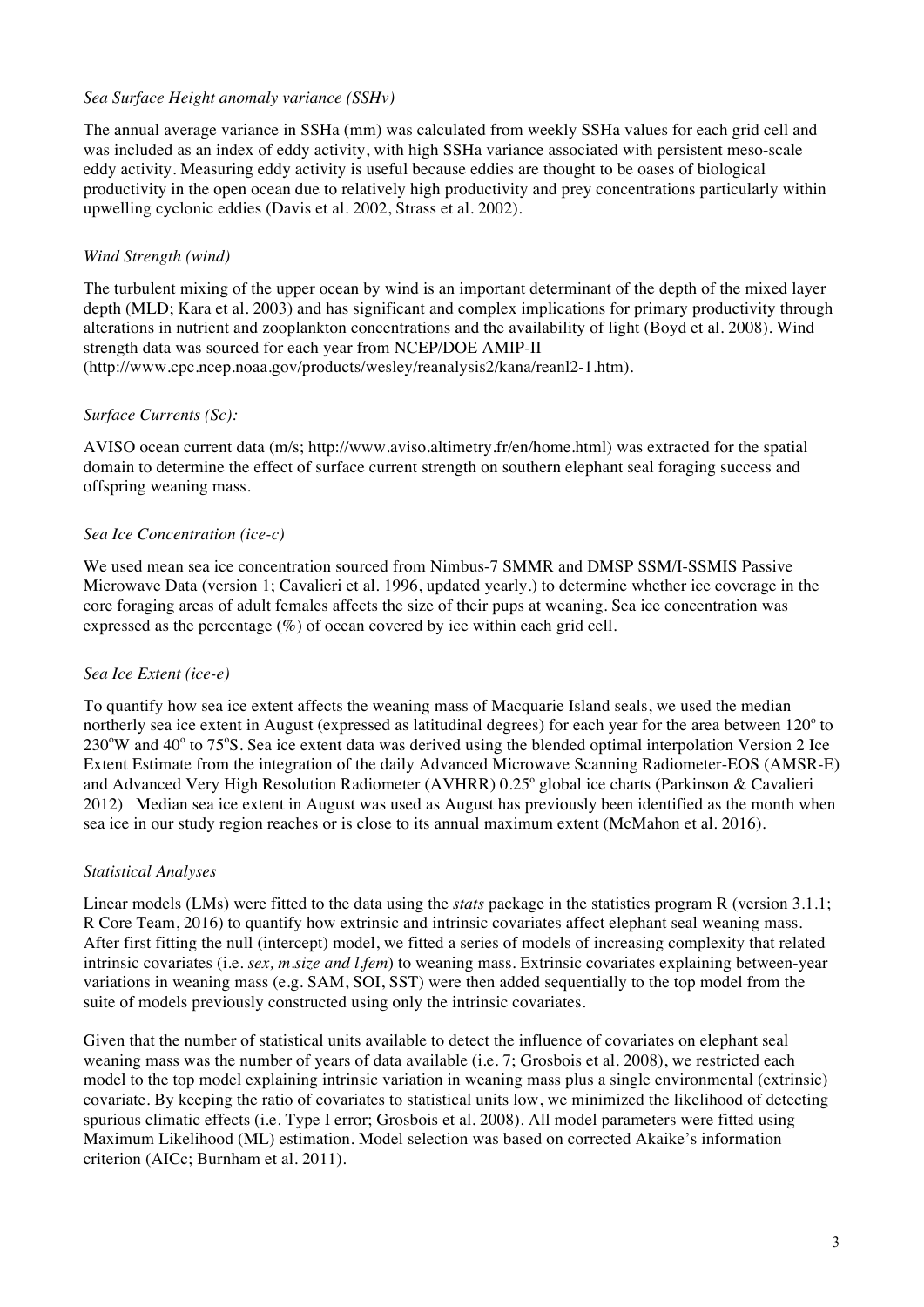# LITERATURE CITED

Bailleul F, Cotte C, Guinet C (2010) Mesoscale eddies as foraging area of a deep-diving predator, the southern elephant seal. Mar Ecol Prog Ser 408:251–264 doi:10.3354/meps08560

Bost CA, Cotte C, Bailleul F, Cherel Y and others (2009) The importance of oceanographic fronts to marine birds and mammals of the southern oceans. J Mar Syst 78:363–376 doi:10.1016/j.jmarsys.2008.11.022

Boyd IL (2000) State-dependent fertility in pinnipeds: contrasting capital and income breeders. Funct Ecol 14:623–630 doi:10.1046/j.1365-2435.2000.t01-1-00463.x

Burnham KP, Anderson DR, Huyvaert KP (2011) AIC model selection and multimodel inference in behavioral ecology: some background, observations, and comparisons. Behav Ecol Sociobiol 65:23– 35 doi:10.1007/s00265-010-1029-6

Cavalieri D, Parkinson C, Gloerson P, Zwally HJ (1996) (updated yearly) Sea ice concentrations from Nimbus-7 SMMR and DMSP SSM/I-SSMIS passive microwave data, Version 1 (1993–2000). NASA DAAC at the National Snow and Ice Data Center, Boulder, CO

Davis RW, Ortega-Ortiz JG, Ribic CA, Evans WE and others (2002) Cetacean habitat in the northern oceanic Gulf of Mexico. Deep-Sea Res I 49:121–142 doi:10.1016/S0967-0637(01)00035-8

Grosbois V, Gimenez O, Gaillard JM, Pradel R and others (2008) Assessing the impact of climate variation on survival in vertebrate populations. Biol Rev Camb Philos Soc 83:357–399 doi:10.1111/j.1469-185X.2008.00047.x

Kara AB, Rochford PA, Hurlburt HE (2003) Mixed layer depth variability over the global ocean. J Geophys Res Oceans 108:15 doi:10.1029/2000JC000736

Kara AB, Rochford PA, Hurlburt HE (2003) Mixed layer depth variability over the global ocean. J Geophys Res Oceans 108:15 doi:10.1029/2000JC000736

Liu JP, Curry JA, Martinson DG (2004) Interpretation of recent Antarctic sea ice variability. Geophys Res Lett 31:L02205

Lovenduski NS, Gruber N (2005) Impact of the Southern Annular Mode on Southern Ocean circulation and biology. Geophys Res Lett 32:L11603

Oosthuizen WC, Bester MN, Altwegg R, McIntyre T, de Bruyn PJN (2015) Decomposing the variance in southern elephant seal weaning mass: partitioning environmental signals and maternal effects. Ecosphere 6:art139

Parkinson CL, Cavalieri DJ (2012) Antarctic sea ice variability and trends, 1979–2010. Cryosphere 6:871–880 doi:10.5194/tc-6-871-2012

Schine CMS, van Dijken G, Arrigo KR (2016) Spatial analysis of trends in primary production and relationship with large-scale climate variability in the Ross Sea, Antarctica (1997–2013). J Geophys Res Oceans 121:368–386

Sokolov S, Rintoul SR (2002) Structure of Southern Ocean fronts at 140°E. J Mar Syst 37:151–184 doi:10.1016/S0924-7963(02)00200-2

Sokolov S, Rintoul SR (2009a) Circumpolar structure and distribution of the Antarctic Circumpolar Current fronts: 1. Mean circumpolar paths. J Geophys Res Oceans 114:C11018